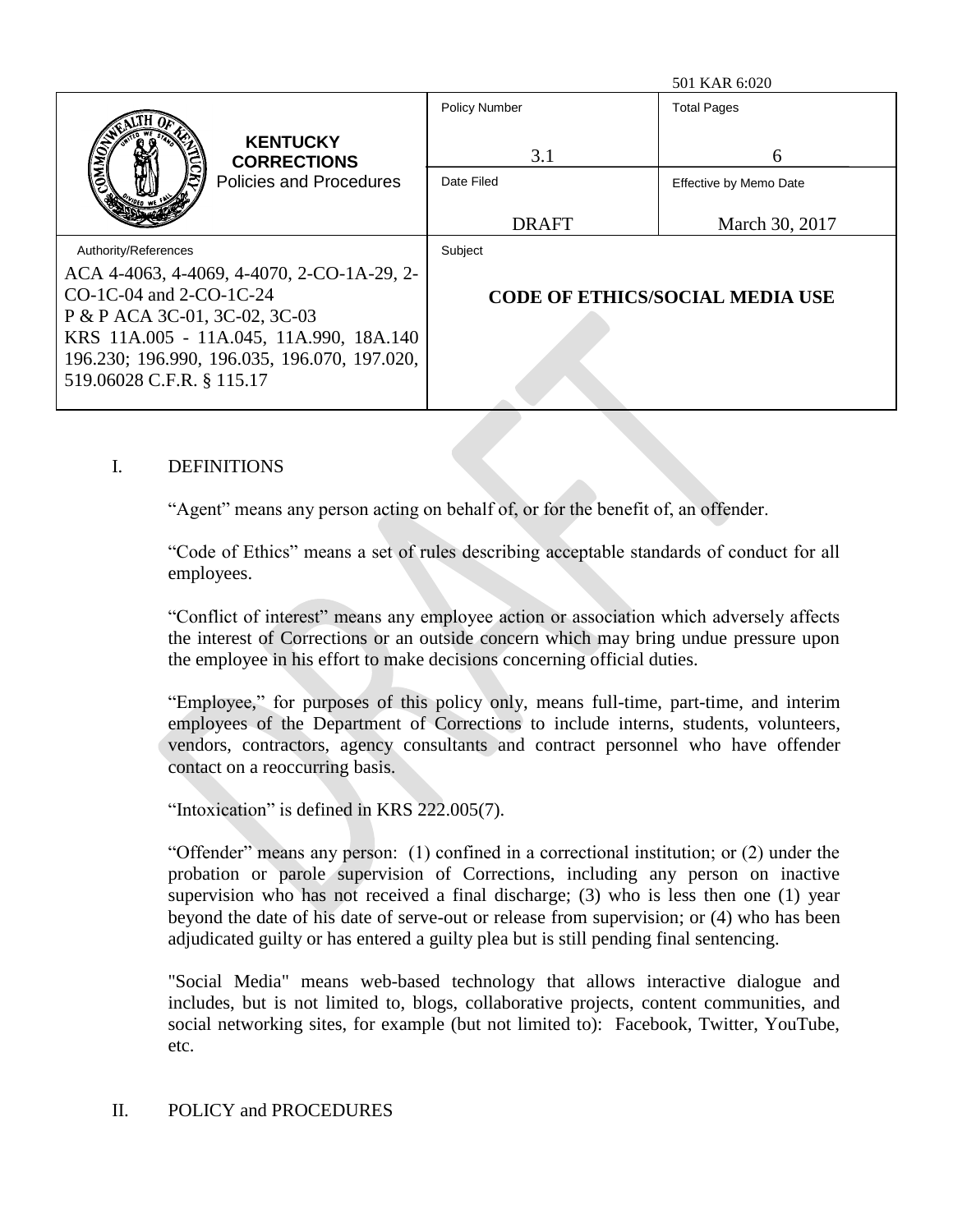| <b>Policy Number</b> | Effective by Memo Date | Page |
|----------------------|------------------------|------|
| J.I                  | March 30, 2017         |      |

- A. General Standards of Conduct
	- l. Each employee shall adhere to the requirements of KRS 11A.020. To meet the ethical standards prescribed by this policy, an employee shall adhere to KRS 11A.005 through 11A.045 and the standards of conduct set forth.
	- 2. Any effort to influence an employee to violate the standards of ethical conduct set forth in this policy or to engage in conduct which creates a justifiable impression in the public mind that this trust is being violated shall also be a violation of ethical standards. An employee shall not use his official position to secure privileges for himself or others. An employee shall comply with KRS 18A.140 concerning prohibited political activities.
	- 3. Use of the time, facilities, equipment or supplies of the Commonwealth by an employee for his private purposes shall constitute a violation of the standards of ethical conduct set forth in this policy and may result in appropriate disciplinary action as prescribed by the appointing authority for an employee, or other appropriate action including reimbursement of costs or restriction from Department of Corrections institutions or offices.
	- 4. The use of an intoxicant, which adversely affects an employee's ability to perform his job duties, shall constitute a violation of the standards of ethical conduct set forth in this policy.
	- 5. Providing false information to anyone during the course of an investigation shall constitute a violation of the standards of ethical conduct.
	- 6. An employee shall report to his respective supervisor or facility contact as soon as possible any arrests, domestic violence orders, emergency protection orders or pending charges. In addition, the employee shall report any civil or administrative adjudication where he has been found to have engaged in sexual activity facilitated by force, overt or implied threats of force or coercion if the victim did not consent or was unable to consent or refuse.
- B. Conflicts of Interest
	- l. The following prohibited activities determine a conflict of interest:
		- a. See KRS 11A.040.
		- b. An employee shall not represent any person with interests adverse to Corrections or in conflict with his official public duties or attempt to use his influence for a purpose contrary to the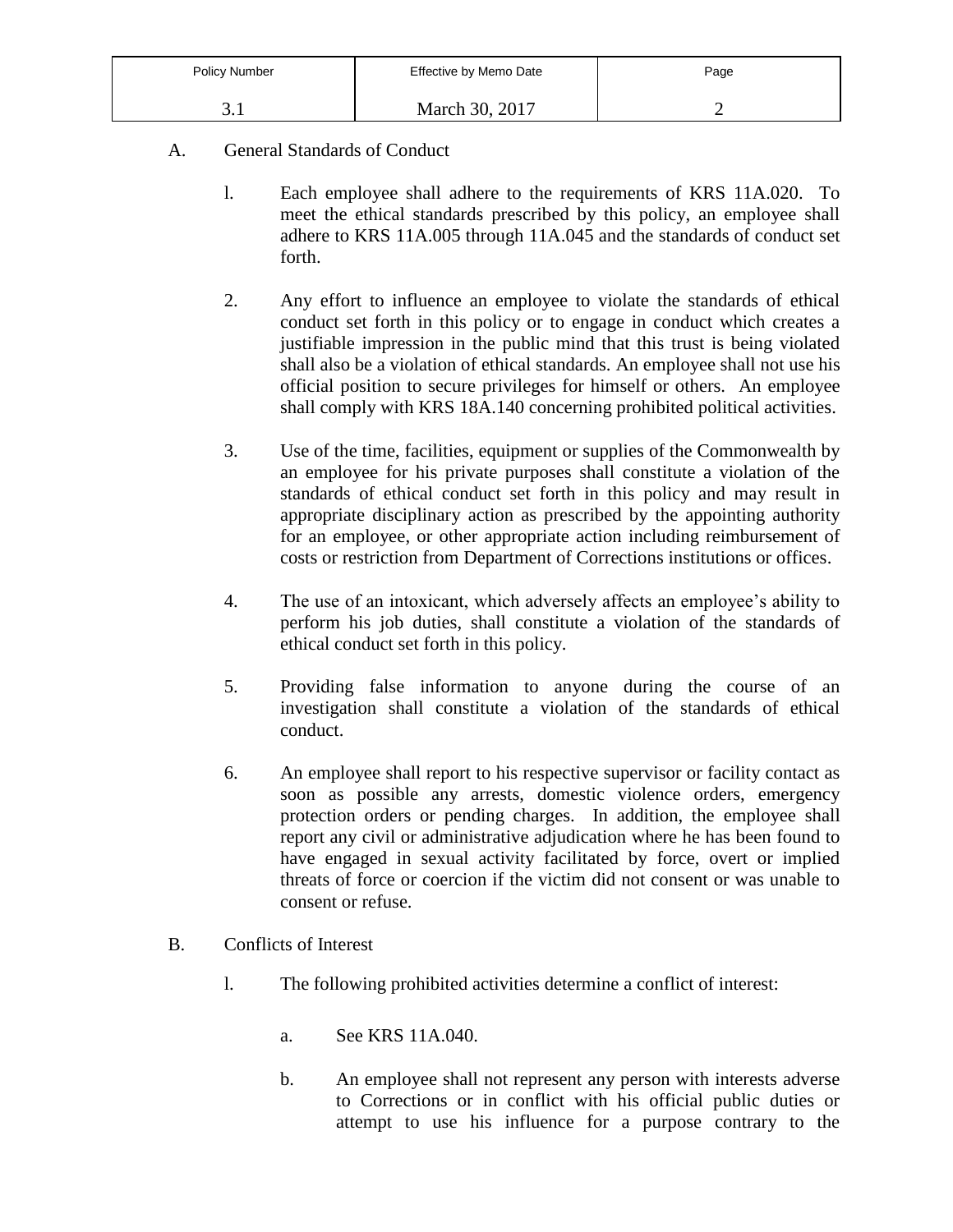| <b>Policy Number</b> | Effective by Memo Date | Page |
|----------------------|------------------------|------|
|                      | March 30, 2017         |      |

provisions of this policy. Nothing herein shall be construed to prevent an attorney for Corrections from representing an employee in litigation resulting from the employee's actions within the scope of his official duties.

- 2. The Commissioner may approve an exception to paragraph 1.b. of this subsection if justification for the exception is approved in writing through the chain of command and the exception is in the best interest of Corrections and state service. An example of an exception is a situation which may be a technical violation but produce no real conflict with the duties and responsibilities of the employee.
- 3. The following activities relate specifically to relationships with an offender and shall be prohibited:
	- a. Accepting a gift or favor from an offender, family of an offender, or his agent.
	- b. Providing a gift or favor to an offender, family of an offender, or agent except as authorized in the official performance of duties.
	- c. Buying from or selling a service or item to an offender, family of an offender, or agent or engaging in personal business transactions that would provide a benefit not available to the general public. An employee may purchase a product made by an inmate through established procedures including Correctional Industries or institutional programs.
	- d. Developing a relationship between staff and an offender other than that necessary in the normal conduct of business. An employee shall not become romantically involved with an offender, engage in sexual relations with an offender, or develop a sexual relationship with a member of an offender's immediate family.
	- e. Taking or sending, either to or from, an inmate any verbal or written message, from or to a third person; or any literature, reading matter, item, article or substance, except as necessary in carrying out the employee's assigned duties.
- 4. Paragraphs 3(a) and (b) shall not apply to a certificate, plaque or other expression of gratitude, of modest intrinsic value, presented by an inmate group or other organization to a Corrections employee who has worked with the organization and gained its good will.
- C. Confidential Information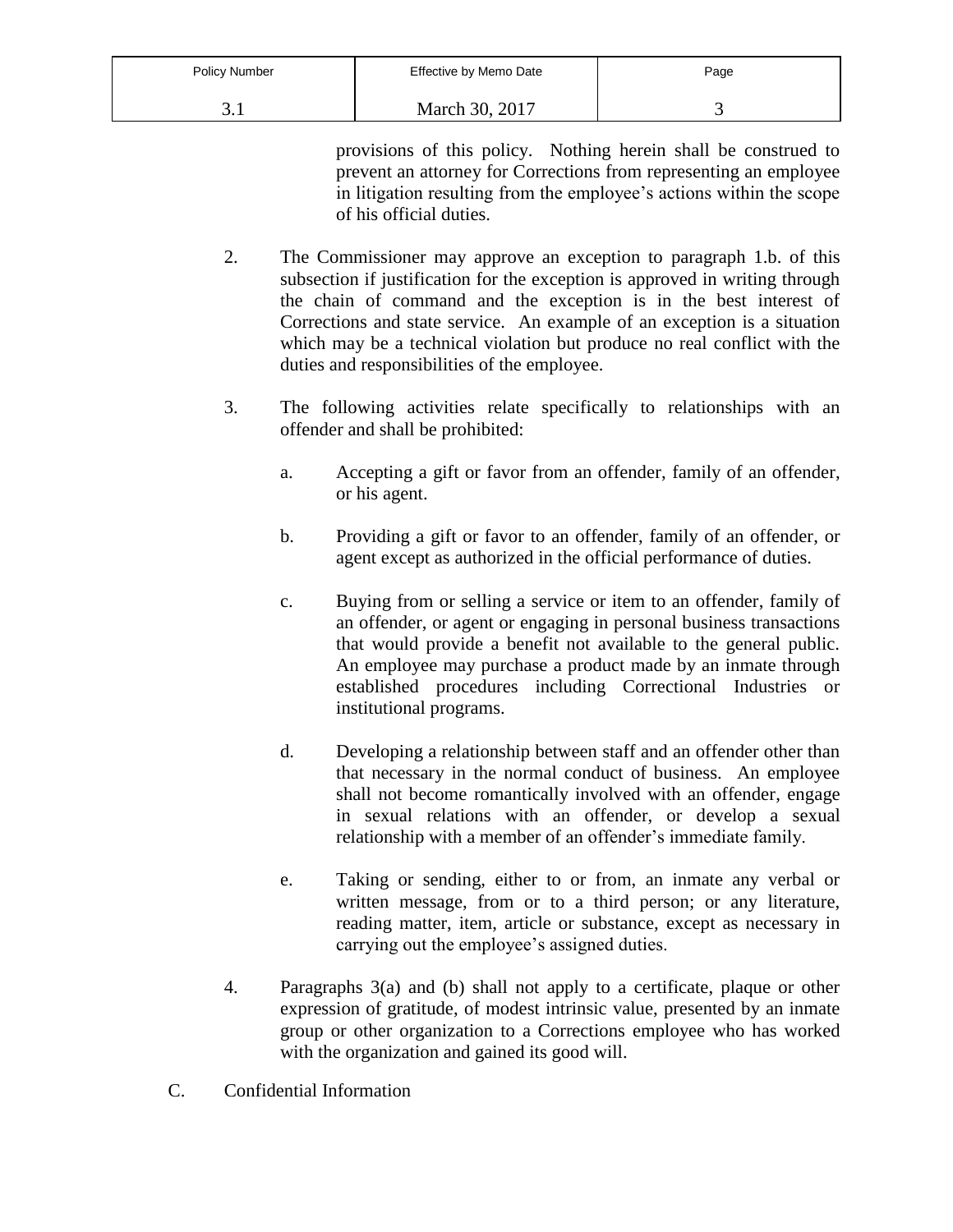| <b>Policy Number</b> | Effective by Memo Date | Page |
|----------------------|------------------------|------|
|                      | March 30, 2017         |      |

- l. See KRS 11A.040(1). An employee shall sign the Employee Confidentiality and Security Agreement prior to beginning his employment or prior to accessing any confidential information. The original shall be kept in the employee's personnel file.
- 2. Any release of confidential information shall require the prior consent of the appropriate authority within Corrections. Failure to obtain prior approval may be grounds for disciplinary or other appropriate action.
- 3. If it is determined that an employee released confidential information to anyone not authorized to receive the information, he may be prosecuted in accordance with Corrections policy, state or federal law, including KRS 11A.990.
- D. Monitoring Use of Alcohol or Other Drugs
	- 1. An employee shall not be under the influence of alcohol or other drugs. The Department of Corrections has a zero tolerance for the use of or being under the influence of drugs and alcohol. If a reasonable basis exists to believe an employee may have alcohol or drugs in his system which may adversely affect his job performance, the employee may be requested to submit to a breathalyzer or other analysis.
	- 2. An employee shall not be at work at a Department of Corrections institution or office with more than 0.00 percent by weight of alcohol in his blood. Registering a level of intoxication in one's system may be the sole basis for action but shall be considered with all other aspects of behavior in determining the impact on job performance.
	- 3. Refusal to submit to a breathalyzer test or other analysis may be grounds for disciplinary action. An employee who refuses to submit to these tests shall be considered to be under the influence and in violation of the department's zero tolerance policy. An employee who refuses to submit to these tests shall be instructed to leave the Department of Corrections institution or office and may be prohibited from returning.
	- 4. If an employee uses medication which may adversely affect his job performance, the employee shall notify his immediate supervisor.
- E. Training

The Division of Corrections Training shall include information regarding the Code of Ethics in basic training classes and annually for a full time employee.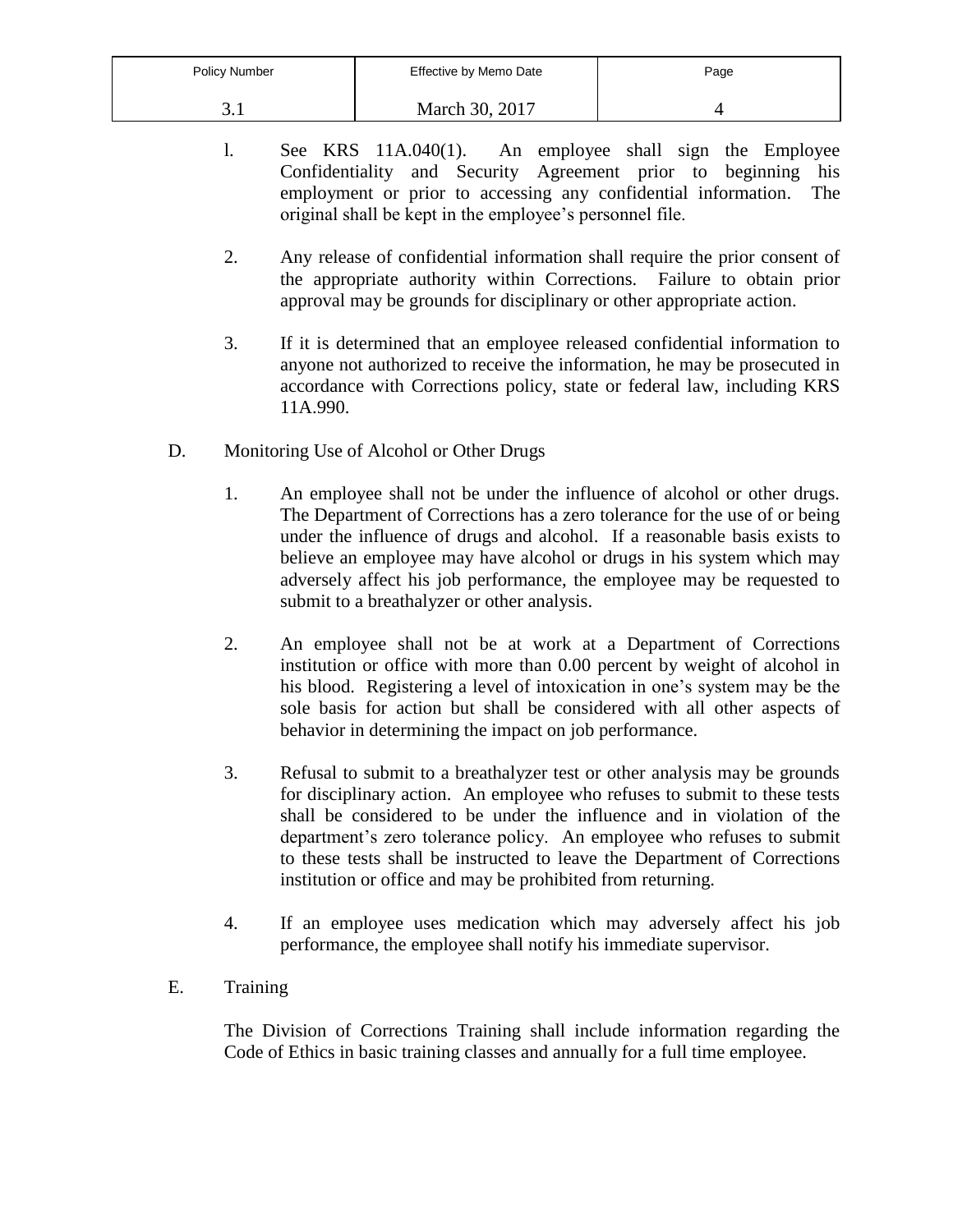| <b>Policy Number</b> | Effective by Memo Date | Page |
|----------------------|------------------------|------|
|                      | March 30, 2017         |      |

## F. Social Media

A Kentucky Department of Corrections employee may be subject to personnel action if content on personal social media networking sites, posts/comments on other social media networking sites, or public websites:

- 1. Adversely affect the department's operations;
- 2. Interfere with an employee's performance of duties;
- 3. Impair discipline, harmony or relationships among coworkers;
- 4. Showcase obscene or sexually explicit content;
- 5. Ridicule, harass or are discriminatory in nature against an individual or group of people in regards to their race, color, religion, sex, national origin or any protected class of individuals as defined by federal law;
- 6. Include content that would reasonably be considered as reckless or irresponsible;
- 7. Violate the Employee Confidentiality and Security Agreement;
- 8. Use any image or photograph of images that belong to the Kentucky Department of Corrections that would reflect discredit on the Department or undermine public trust, to include: time, facilities, equipment or supplies of the Commonwealth by an employee for his private purposes, any image of an offender (with or without consent), and any material for which the Kentucky Department of Corrections holds a copyright, trademark, patent or other intellectual property right; or
- 9. The employee, during duty hours, is engaging in social media activities that are not the official business of the department. Duty hours does not include breaks (i.e. lunch, designated breaks).
- G. Ethics Opinion

If an employee has a question regarding the Code of Ethics or a possible conflict of interest, he may submit a written request for an ethical opinion to the Personnel Director, Division of Personnel Services, Department of Corrections, P.O. Box 2400, Frankfort, Kentucky 40602-2400. The Personnel Director shall co-ordinate a response with the Executive Director, Ethics Commission, Executive Branch.